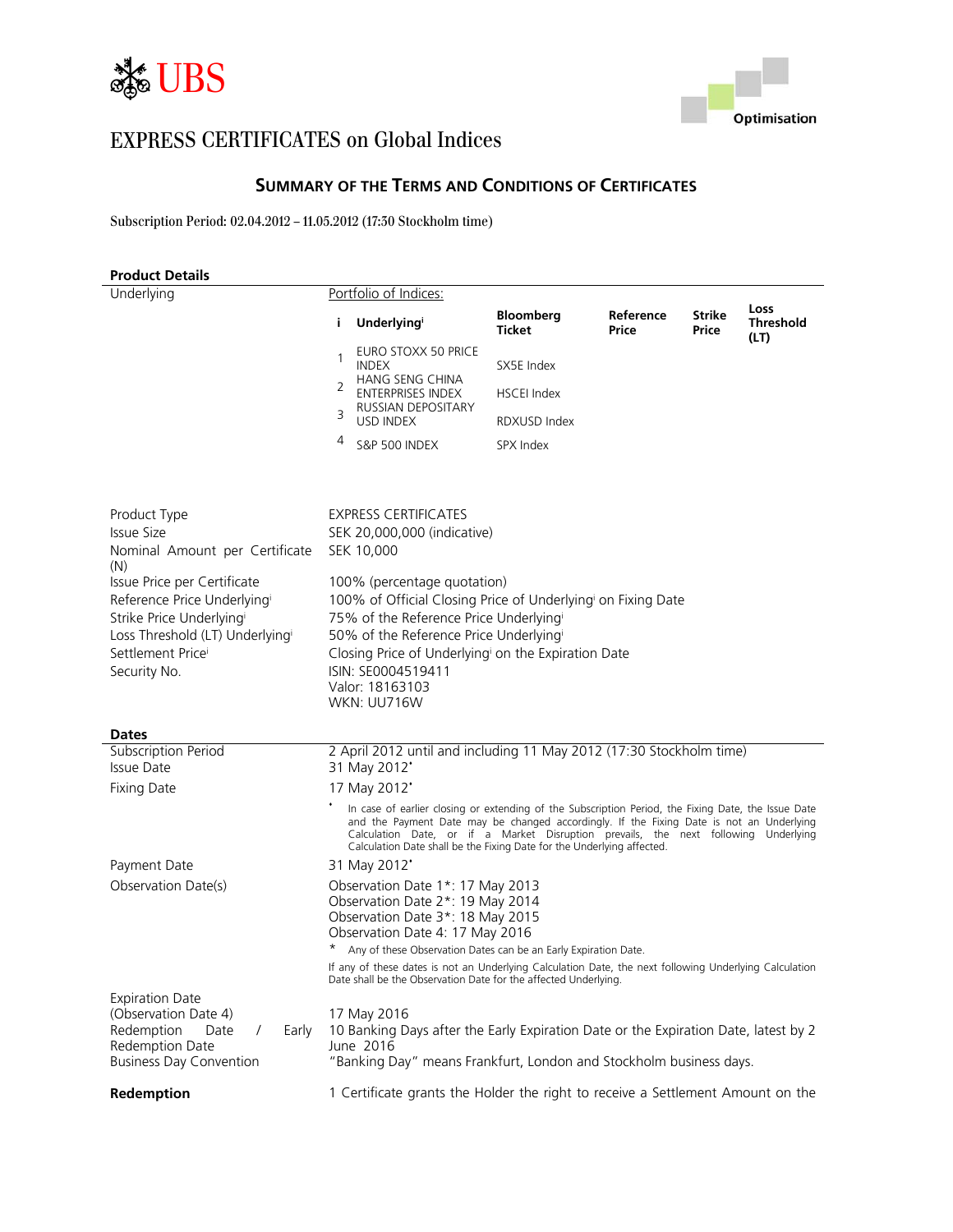



### **SUMMARY OF THE TERMS AND CONDITIONS OF CERTIFICATES**

Subscription Period: 02.04.2012 – 11.05.2012 (17:30 Stockholm time)

Redemption Date or Early Redemption Date:

1) if on any of the Observation Dates before the Expiration Date **ALL** Underlyings close at or above their respective Strike Price, the Certificates will expire and the Holder will receive on the Early Redemption Date the following Settlement Amount:

 $R = N + N^*$ Additional Amount

with Additional Amount: 11.5% (indicative) on Observation Date 1 23.0% (indicative) on Observation Date 2 34.5% (indicative) on Observation Date 3

"R" = Redemption Amount "N" = Nominal Amount per Certificate

2) Else if on any of the Observation Dates before the Expiration Date **one or more** of the Underlyings close below its respective Strike Price no payment will be made on that Observation Date.

3) If the Certificates did not expire early in accordance with paragraph 1), the Holder will receive on the Redemption Date:

a) if the Settlement Price of **ALL** Underlyings is at or above their respective Strike Price:

 $R = N + N^*$ Additional Amount

with Additional Amount: 46% (indicative) on Observation Date 4

"R" = Redemption Amount

"N" = Nominal Amount per Certificate

b) if the Settlement Price of **ALL** Underlyings is at or above their respective Loss Threshold and the Settlement Price of **one or more** of the Underlyings is below its/their respective Strike Price:

 $R = N$ 

with "R" = Redemption Amount

"N" = Nominal Amount per Certificate

c) if the Settlement Price of **one or more** Underlying(s) is lower than the / their respective Loss Threshold, the Redemption Amount is calculated according to the following formula:

Underlying(W)Initial  $R = N * \frac{Underlying(W)}{P}$ 

with

"Underlying<sub>(W)</sub>" = The Underlying<sub>(W)</sub> is the underlying with the lowest performance with respect to the Underlying<sub>(W)Final</sub> in relation to the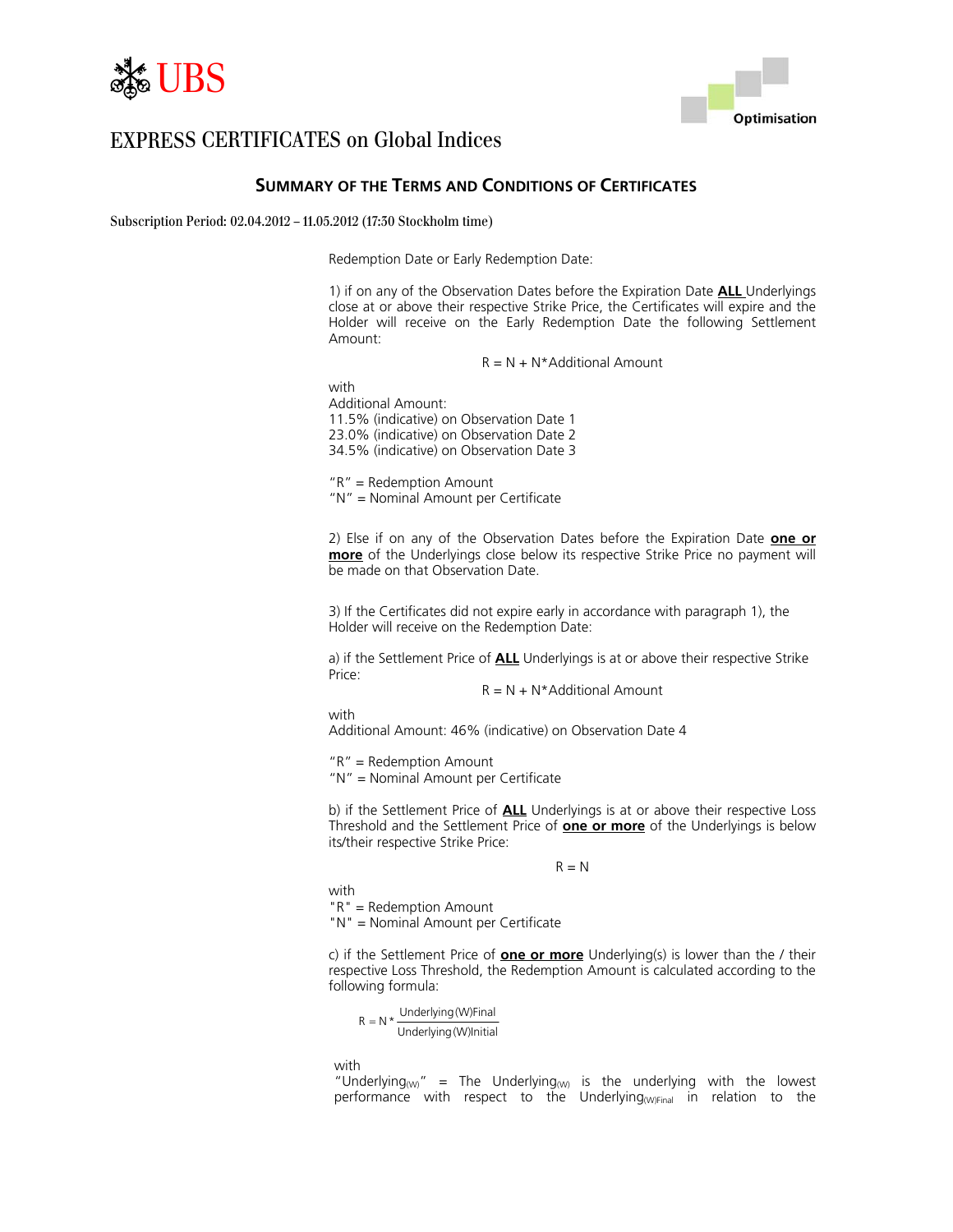



### **SUMMARY OF THE TERMS AND CONDITIONS OF CERTIFICATES**

Subscription Period: 02.04.2012 – 11.05.2012 (17:30 Stockholm time)

Underlying(W)Initial

"Underlying (W)Final" = Closing Price of the Underlying (W) on the Expiration Date

"Underlying  $W_{\text{Initial}}$ "= Closing Price of the Underlying  $W_{\text{WM}}$  on the Fixing Date

"R" = Redemption Amount

"N" = Nominal Amount per Certificate

| <b>General Information</b> |                                                                                                                               |
|----------------------------|-------------------------------------------------------------------------------------------------------------------------------|
| <i>Issuer</i>              | UBS AG, London Branch                                                                                                         |
| Rating                     | Aa3/A/A                                                                                                                       |
| Lead Manager               | UBS Limited, London                                                                                                           |
| Listing                    | Listing will be applied for; however no guarantee is given that this will be<br>successful. Exchange: NASDAQ OMX Stockholm AB |
| $_{\text{Lot}}$            | SEK 10,000 nominal                                                                                                            |
| Sales Restrictions         | U.S.A.; U.S. Persons / U.K.                                                                                                   |
| Governing Law              | German Law                                                                                                                    |
| Public Offering            | Sweden                                                                                                                        |
| Clearing                   | Euroclear Sweden AB                                                                                                           |

#### **This Product does not represent a participation in any of the collective investment schemes pursuant to Art. 7 ss of the Swiss Federal Act on Collective Investment Schemes (CISA) and thus does not require an authorisation of the Swiss Financial Market Supervisory Authority (FINMA). Therefore, investors in this Product are not eligible for the specific investor protection under the CISA.**

The EURO STOXX 50® index and the trademarks used in the index name are the intellectual property of STOXX Limited, Zurich, Switzerland and/or its licensors. The index is used under license from STOXX. The securities based on the index are in no way sponsored, endorsed, sold or promoted by STOXX and/or its licensors and neither STOXX nor its licensors shall have any liability with respect thereto.

The Hang Seng China Enterprises Index (the "Index(es)") is/are published and compiled by Hang Seng Indexes Company Limited pursuant to a licence from Hang Seng Data Services Limited. The mark(s) and name(s) Hang Seng China Enterprises Index are proprietary to Hang Seng Data Services Limited. Hang Seng Indexes Company Limited and Hang Seng Data Services Limited have agreed to the use of, and reference to, the Index(es) by UBS AG in connection with UBS Express Certificates (the "Product"), **BUT NEITHER HANG SENG INDEXES COMPANY LIMITED NOR HANG SENG DATA SERVICES LIMITED WARRANTS OR REPRESENTS OR GUARANTEES TO ANY BROKER OR HOLDER OF THE PRODUCT OR ANY OTHER PERSON (i) THE ACCURACY OR COMPLETENESS OF ANY OF THE INDEX(ES) AND ITS COMPUTATION OR ANY INFORMATION RELATED THERETO; OR (ii) THE FITNESS OR SUITABILITY FOR ANY PURPOSE OF ANY OF THE INDEX(ES) OR ANY COMPONENT OR DATA COMPRISED IN IT; OR (iii) THE RESULTS WHICH MAY BE OBTAINED BY ANY PERSON FROM THE USE OF ANY OF THE INDEX(ES) OR ANY COMPONENT OR DATA COMPRISED IN IT FOR ANY PURPOSE, AND NO WARRANTY OR REPRESENTATION OR GUARANTEE OF ANY KIND WHATSOEVER RELATING TO ANY OF THE INDEX(ES) IS GIVEN OR MAY BE IMPLIED.** The process and basis of computation and compilation of any of the Index(es) and any of the related formula or formulae, constituent stocks and factors may at any time be changed or altered by Hang Seng Indexes Company Limited without notice. **TO THE EXTENT PERMITTED BY APPLICABLE LAW, NO RESPONSIBILITY OR LIABILITY IS ACCEPTED BY HANG SENG INDEXES COMPANY LIMITED OR HANG SENG DATA SERVICES LIMITED (i) IN RESPECT OF THE USE OF AND/OR REFERENCE TO ANY OF THE INDEX(ES) BY UBS AG IN CONNECTION WITH THE PRODUCT; OR (ii) FOR ANY INACCURACIES, OMISSIONS, MISTAKES OR ERRORS OF HANG SENG INDEXES COMPANY LIMITED IN THE COMPUTATION OF ANY OF THE INDEX(ES); OR (iii) FOR ANY INACCURACIES, OMISSIONS, MISTAKES, ERRORS OR INCOMPLETENESS OF ANY INFORMATION USED IN CONNECTION WITH THE COMPUTATION OF ANY OF THE INDEX(ES) WHICH IS SUPPLIED BY ANY OTHER PERSON; OR (iv) FOR ANY ECONOMIC OR OTHER LOSS WHICH MAY BE DIRECTLY OR INDIRECTLY SUSTAINED BY ANY BROKER OR HOLDER OF THE PRODUCT OR ANY OTHER**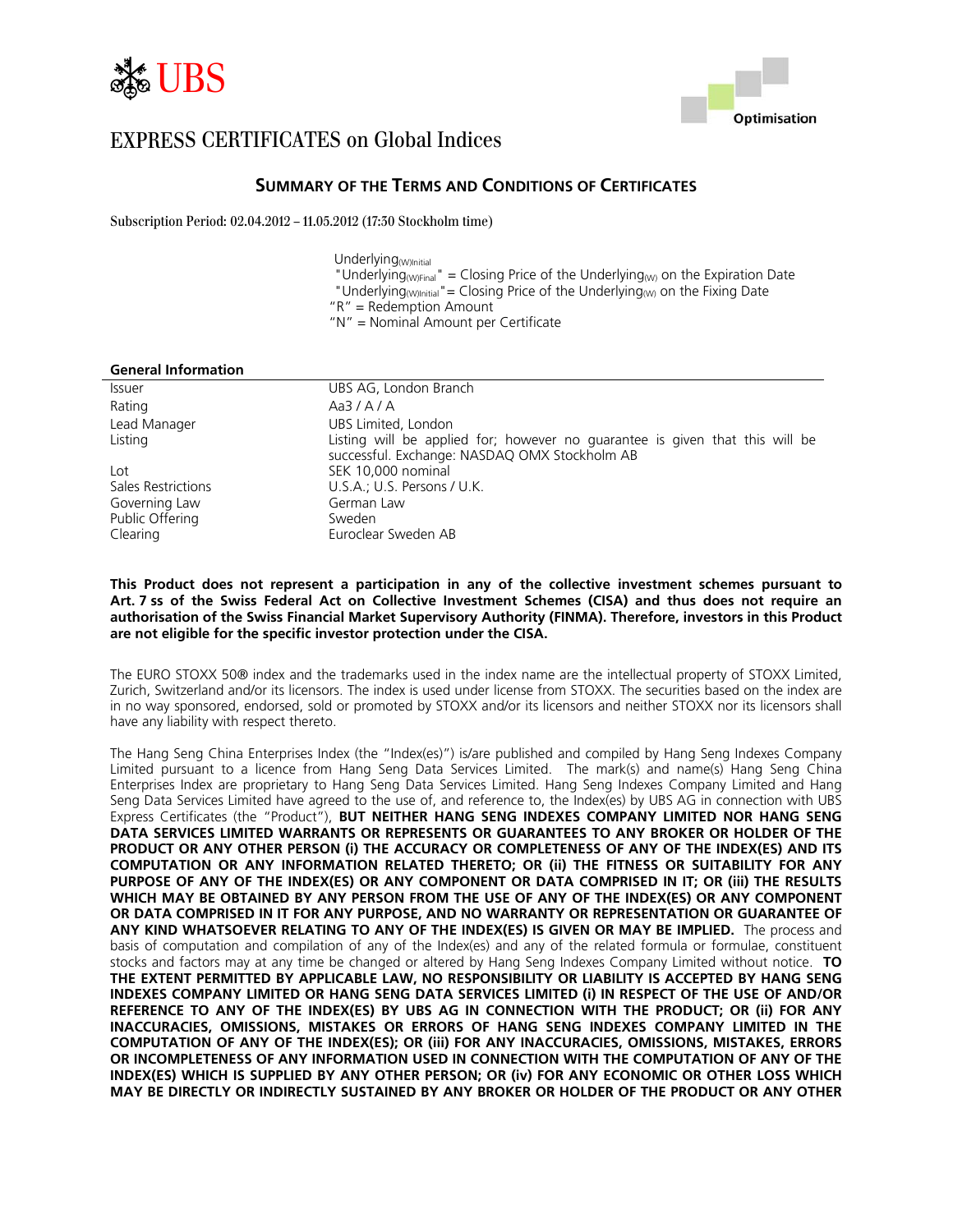



### **SUMMARY OF THE TERMS AND CONDITIONS OF CERTIFICATES**

Subscription Period: 02.04.2012 – 11.05.2012 (17:30 Stockholm time)

**PERSON DEALING WITH THE PRODUCT AS A RESULT OF ANY OF THE AFORESAID, AND NO CLAIMS, ACTIONS OR LEGAL PROCEEDINGS MAY BE BROUGHT AGAINST HANG SENG INDEXES COMPANY LIMITED AND/OR HANG SENG DATA SERVICES LIMITED** in connection with the Product in any manner whatsoever by any broker, holder or other person dealing with the Product. Any broker, holder or other person dealing with the Product does so therefore in full knowledge of this disclaimer and can place no reliance whatsoever on Hang Seng Indexes Company Limited and Hang Seng Data Services Limited. For the avoidance of doubt, this disclaimer does not create any contractual or quasicontractual relationship between any broker, holder or other person and Hang Seng Indexes Company Limited and/or Hang Seng Data Services Limited and must not be construed to have created such relationship.

The **RDX® (Russian Depositary Index)** was developed and is real-time calculated and published by Wiener Börse AG. The abbreviation of the index is protected by copyright law as trademarks. The RDX index description, rules and composition are available online on [www.indices.cc](http://www.indices.cc/) - the index portal of Wiener Börse AG. A non-exclusive authorization to use the RDX in conjunction with financial products by Issuer was granted upon the conclusion of a license agreement with Wiener Börse AG.

"Standard & Poor's®", "S&P®", "S&P 500®", and "Standard & Poor's 500®" are trademarks of The McGraw-Hill Companies, Inc. and have been licensed for use by UBS.

The Product(s) is not sponsored, endorsed, sold or promoted by Standard & Poor's, a division of McGraw-Hill, Inc. ("S&P"). S&P makes no representation or warranty, express or implied, to the owners of the Product(s) or any member of the public regarding the advisability of investing in securities generally or in the Product(s) particularly or the ability of the S&P 500 Index to track general stock market performance. S&P's only relationship to the Licensee is the licensing of certain trademarks and trade names of S&P and of the S&P 500 Index which is determined, composed and calculated by S&P without regard to the Licensee or the Product(s). S&P has no obligation to take the needs of the Licensee or the owners of the Product(s) into consideration in determining, composing or calculating the S&P 500 Index. S&P is not responsible for and has not participated in the determination of the timing of, prices at, or quantities of the Product(s) to be issued or in the determination or calculation of the equation by which the Product(s) is to be converted into cash. S&P has no obligation or liability in connection with the administration, marketing or trading of the Product(s).

S&P DOES NOT GUARANTEE THE ACCURACY AND/OR THE COMPLETENESS OF THE S&P 500® INDEX OR ANY DATA INCLUDED THEREIN AND S&P SHALL HAVE NO LIABILITY FOR ANY ERRORS, OMMISSIONS, OR INTERRUPTIONS THEREIN. S&P MAKES NO WARRANTY, EXPRESS OR IMPLIED, AS TO RESULTS TO BE OBTAINED BY LICENSEE, OWNERS OF THE PRODUCT(S), OR ANY OTHER PERSON OR ENTITY FROM THE USE OF THE S&P 500® INDEX OR ANY DATA INCLUDED THEREIN. S&P MAKES NO EXPRESS OR IMPLIED WARRANTIES, AND EXPRESSLY DISCLAIMS ALL WARRANTIES OF MERCHANTABILITY OR FITNESS FOR A PARTICULAR PURPOSE OR USE WITH RESPECT TO THE S&P 500 INDEX OR ANY DATA INCLUDED THEREIN. WITHOUT LIMITING ANY OF THE FOREGOING, IN NO EVENT SHALL S&P HAVE ANY LIABILITY FOR ANY SPECIAL, PUNITIVE, INDIRECT, OR CONSEQUENTIAL DAMAGES (INCLUDING LOST PROFITS), EVEN IF NOTIFIED OF THE POSSIBILITY OF SUCH DAMAGES.

#### **Selling Restrictions**

**Any Products purchased by any person for resale may not be offered in any jurisdiction in circumstances which would result in the Issuer being obliged to register any further documentation relating to this Product in such jurisdiction.** 

**The restrictions listed below must not be taken as definitive guidance as to whether this Product can be sold in a jurisdiction. Additional restrictions on offering, selling or holding of this Product may apply in other jurisdictions. Investors in this Product should seek specific advice before on-selling this Product.** 

**Europe** - Any public offer of this Product within an EEA jurisdiction (EU member states plus Norway, Iceland and Liechtenstein) shall only be possible if compliant with the requirements of the EUPD and with the law of that jurisdiction.

If the prospectus either does not qualify as a prospectus published in accordance with the requirements of the EUPD or is not filed with or notified to the relevant Financial Supervisory Authority, this Product may not be offered or sold in EEA jurisdictions other than 1) in minimum denominations of, or total consideration per investor of at least, EUR 50,000 (or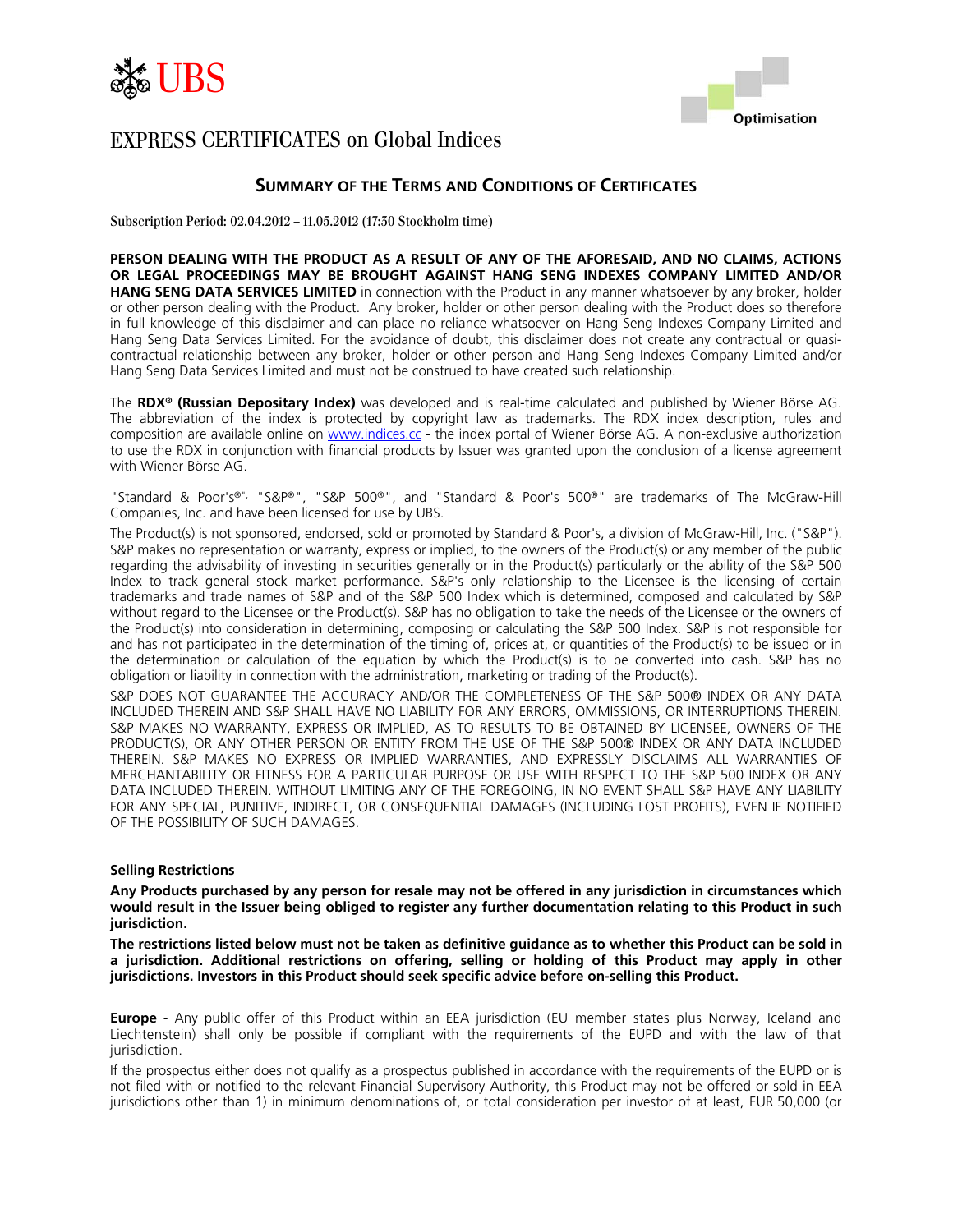



### **SUMMARY OF THE TERMS AND CONDITIONS OF CERTIFICATES**

#### Subscription Period: 02.04.2012 – 11.05.2012 (17:30 Stockholm time)

equivalent in other currencies), provided that the offer is only being made in one or more EEA jurisdiction that will not, before the end of the offer period for the Securities, have implemented the provision under the Directive 2010/73/EU (the "PD Amending Directive") that increases this minimum denomination (or total consideration per investor) to EUR 100,000; or 2) only to Qualified Investors; and/or (aggregated for all distributors) to less than 100 or, if the relevant EEA jurisdiction has implemented the relevant provision of the 2010 PD Amending Directive, 150 natural or legal persons that are not Qualified Investors per EEA jurisdiction. "Qualified Investors" are persons or entities as defined in the Prospectus Directive.

For information on public offering in EEA jurisdictions please see under section "General Information" above.

**Hong Kong** – Each purchaser has represented and agreed that it has not issued or had in its possession for the purposes of issue, and will not issue or have in its possession for the purposes of issue, whether in Hong Kong or elsewhere, any advertisement, invitation or document relating to the Products, which is directed at, or the contents of which are likely to be accessed or read by, the public of Hong Kong (except if permitted to do so under the securities laws of Hong Kong) other than with respect to Products which are or are intended to be disposed of only to persons outside Hong Kong or only to "professional investors" as defined in the Securities and Futures Ordinance (Cap. 571) of Hong Kong and any rules made under that Ordinance.

**The contents of this document have not been reviewed by any regulatory authority in Hong Kong. Investors are advised to exercise caution in relation to any offer. If an investor is in any doubt about any of the contents of this document, the investor should obtain independent professional advice.** 

**This is a structured product which involves derivatives. Do not invest in it unless you fully understand and are willing to assume the risks associated with it.** 

**Singapore** - This document has not been registered as a prospectus with the Monetary Authority of Singapore. Accordingly, this document and any other document or material in connection with the offer or sale, or invitation for subscription or purchase, of this Product may not be circulated or distributed, nor may this Product be offered or sold, or be made the subject of an invitation for subscription or purchase, whether directly or indirectly, to persons in Singapore other than (i) to an institutional investor under Section 274 of the Securities and Futures Act (Cap. 289) of Singapore ("SFA"), (ii) to a relevant person pursuant to Section 275(1), or any person pursuant to Section 275(1A) of the SFA, and in accordance with the conditions specified in Section 275, of the SFA or (iii) otherwise pursuant to, and in accordance with the conditions of, any other applicable provision of the SFA.

Where this Product is subscribed or purchased under Section 275 of the SFA by a relevant person which is:

- (a) a corporation (which is not an accredited investor (as defined in Section 4A of the SFA)) the sole business of which is to hold investments and the entire share capital of which is owned by one or more individuals, each of whom is an accredited investor; or
- (b) a trust (where the trustee is not an accredited investor) whose sole purpose is to hold investments and each beneficiary of the trust is an individual who is an accredited investor,

securities (as defined in Section 239(1) of the SFA) of that corporation or the beneficiaries' rights and interest (howsoever described) in that trust shall not be transferred within six months after that corporation or that trust has acquired the securities pursuant of an offer made under Section 275 of the SFA except:

- (1) to an institutional investor or to a relevant person defined in Section 275(2) of the SFA, or to any person arising from an offer referred to in Section 275(1A) or Section 276 (4)(i)(B) of the SFA;
- (2) where no consideration is or will be given for the transfer;
- (3) where the transfer is by operation of law; or
- (4) as specified in Section 276 (7) of the SFA.

**UK** – For the purpose of non-discretionary accounts, this Product should not be sold with a consideration of less than EUR 100,000 or equivalent.

**USA** - This Product may not be sold or offered within the United States or to U.S. persons.